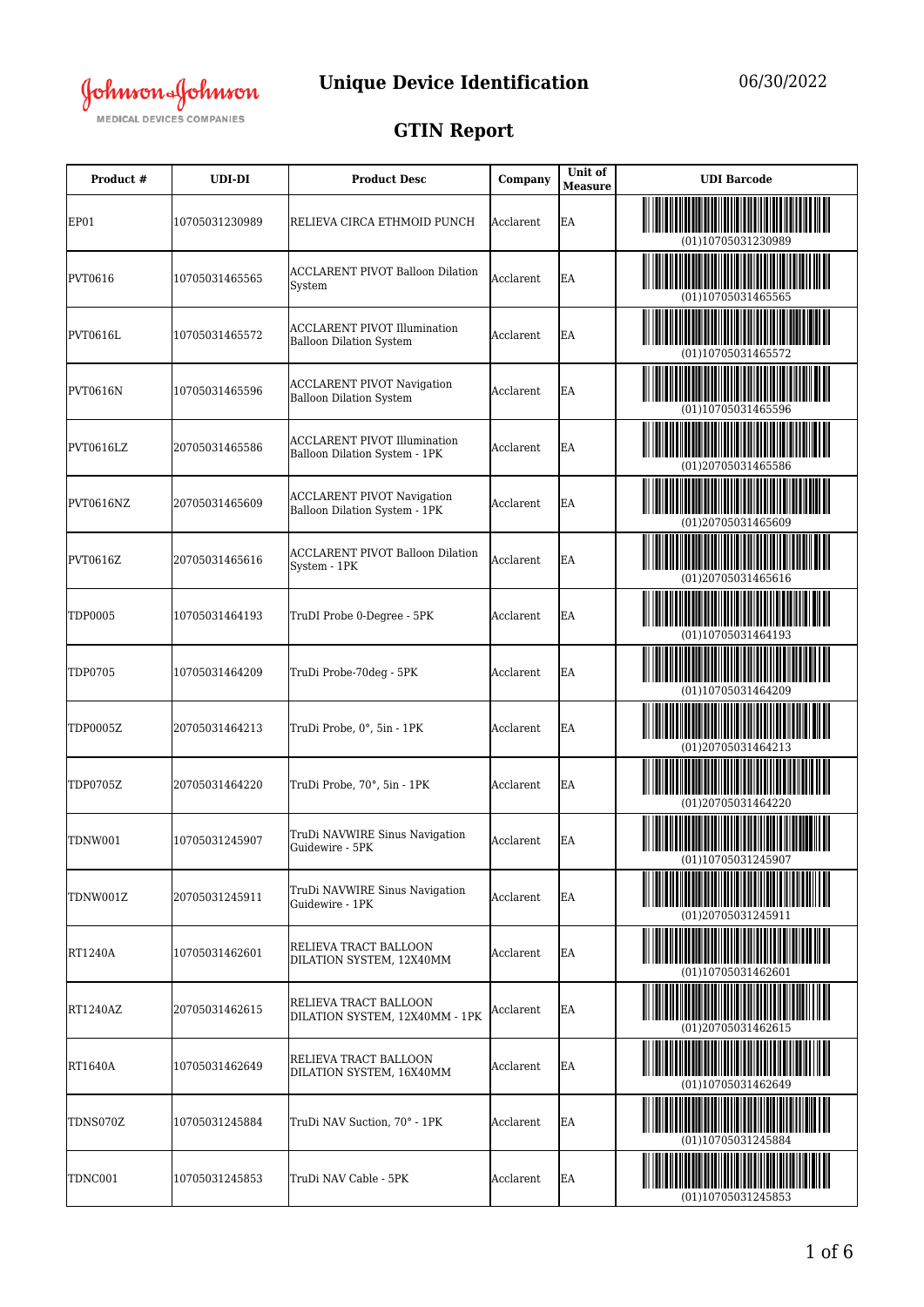| Product #       | <b>UDI-DI</b>  | <b>Product Desc</b>                                                             | Company   | Unit of<br><b>Measure</b> | <b>UDI</b> Barcode                                                                                                                          |
|-----------------|----------------|---------------------------------------------------------------------------------|-----------|---------------------------|---------------------------------------------------------------------------------------------------------------------------------------------|
| RT1040A         | 10705031462588 | RELIEVA TRACT BALLOON<br>DILATION SYSTEM, 10X40MM                               | Acclarent | EA                        | (01)10705031462588                                                                                                                          |
| RT1440A         | 10705031462625 | RELIEVA TRACT BALLOON<br>DILATION SYSTEM, 14X40MM                               | Acclarent | EA                        | (01)10705031462625                                                                                                                          |
| RT1040AZ        | 20705031462592 | RELIEVA TRACT BALLOON<br>DILATION SYSTEM, 10X40MM - 1PK                         | Acclarent | EA                        | (01)20705031462592                                                                                                                          |
| RT1440AZ        | 20705031462639 | RELIEVA TRACT BALLOON<br>DILATION SYSTEM, 14X40MM - 1PK                         | Acclarent | EA                        | (01)20705031462639                                                                                                                          |
| RT1640AZ        | 20705031462653 | RELIEVA TRACT BALLOON<br>DILATION SYSTEM, 16X40MM - 1PK                         | Acclarent | EA                        | (01)20705031462653                                                                                                                          |
| TDNS000Z        | 10705031245877 | TruDi NAV Suction, 0° - 1PK                                                     | Acclarent | EA                        | (01)10705031245877                                                                                                                          |
| TDNS090Z        | 10705031245891 | TruDi NAV Suction, 90° - 1PK                                                    | Acclarent | EA                        | <u> III Martin Martin Martin Martin Martin Martin Martin Martin Martin Martin Martin Martin Martin Martin Martin </u><br>(01)10705031245891 |
| TDNC001Z        | 20705031245867 | TruDi NAV Cable - 1PK                                                           | Acclarent | EA                        | (01)20705031245867                                                                                                                          |
| RSP0616MFSN     | 10705031241015 | RELIEVA SPINPLUS NAV BALLOON<br>SINUPLASTY SYSTEM, 6X16MM, 3<br>GUIDE KIT       | Acclarent | EA                        | (01)10705031241015                                                                                                                          |
| BC8524AZ        | 20705031242682 | INSPIRA AIR BALLOON DILATION<br>SYSTEM, 8.5X24MM - 1PK                          | Acclarent | EA                        | (01)20705031242682                                                                                                                          |
| RSP0516MFSNZ    | 20705031245423 | RELIEVA SPINPLUS NAV BALLOON<br>SINUPLASTY SYSTEM, 5X16MM, 3<br>GUIDE KIT - 1PK | Acclarent | EA                        | (01)20705031245423                                                                                                                          |
| GW35150NZ1PK    | 20705031242903 | ACCLARENT NAVWIRE SINUS<br>NAVIGATION GUIDEWIRE                                 | Acclarent | EA                        | (01)20705031242903                                                                                                                          |
| <b>BC1240AZ</b> | 20705031147703 | INSPIRA AIR BALLOON DILATION<br>SYSTEM, 12X40MM - 1 PK                          | Acclarent | lea                       | (01)20705031147703                                                                                                                          |
| <b>BC1640AZ</b> | 20705031147710 | INSPIRA AIR BALLOON DILATION<br>SYSTEM, 16X40MM - 1 PK                          | Acclarent | lea                       | (01)20705031147710                                                                                                                          |
| RSP0616MFSNZ    | 20705031245430 | RELIEVA SPINPLUS NAV BALLOON<br>SINUPLASTY SYSTEM, 6X16MM, 3<br>GUIDE KIT - 1PK | Acclarent | EA                        | (01)20705031245430                                                                                                                          |
| RSP0516MFSN     | 10705031241008 | RELIEVA SPINPLUS NAV BALLOON<br>SINUPLASTY SYSTEM, 5X16MM, 3<br>GUIDE KIT       | Acclarent | EA                        | (01)10705031241008                                                                                                                          |
| SISLGCAOLYMP    | 10705031135680 | RELIEVA LUMA LIGHT GUIDE<br>CABLE ADAPTER - OLYMPUS                             | Acclarent | EA                        | (01)10705031135680                                                                                                                          |
| GW35150NZ       | 10705031237087 | ACCLARENT NAVWIRE SINUS<br>NAVIGATION GUIDEWIRE                                 | Acclarent | EA                        | (01)10705031237087                                                                                                                          |
| GC110RF         | 10705031063488 | RELIEVA FLEX SINUS GUIDE<br>CATHETER M-110                                      | Acclarent | EA                        | (01)10705031063488                                                                                                                          |
| BID30           | 10705031063570 | <b>ACCLARENT INFLATION DEVICE</b>                                               | Acclarent | EA                        | (01)10705031063570                                                                                                                          |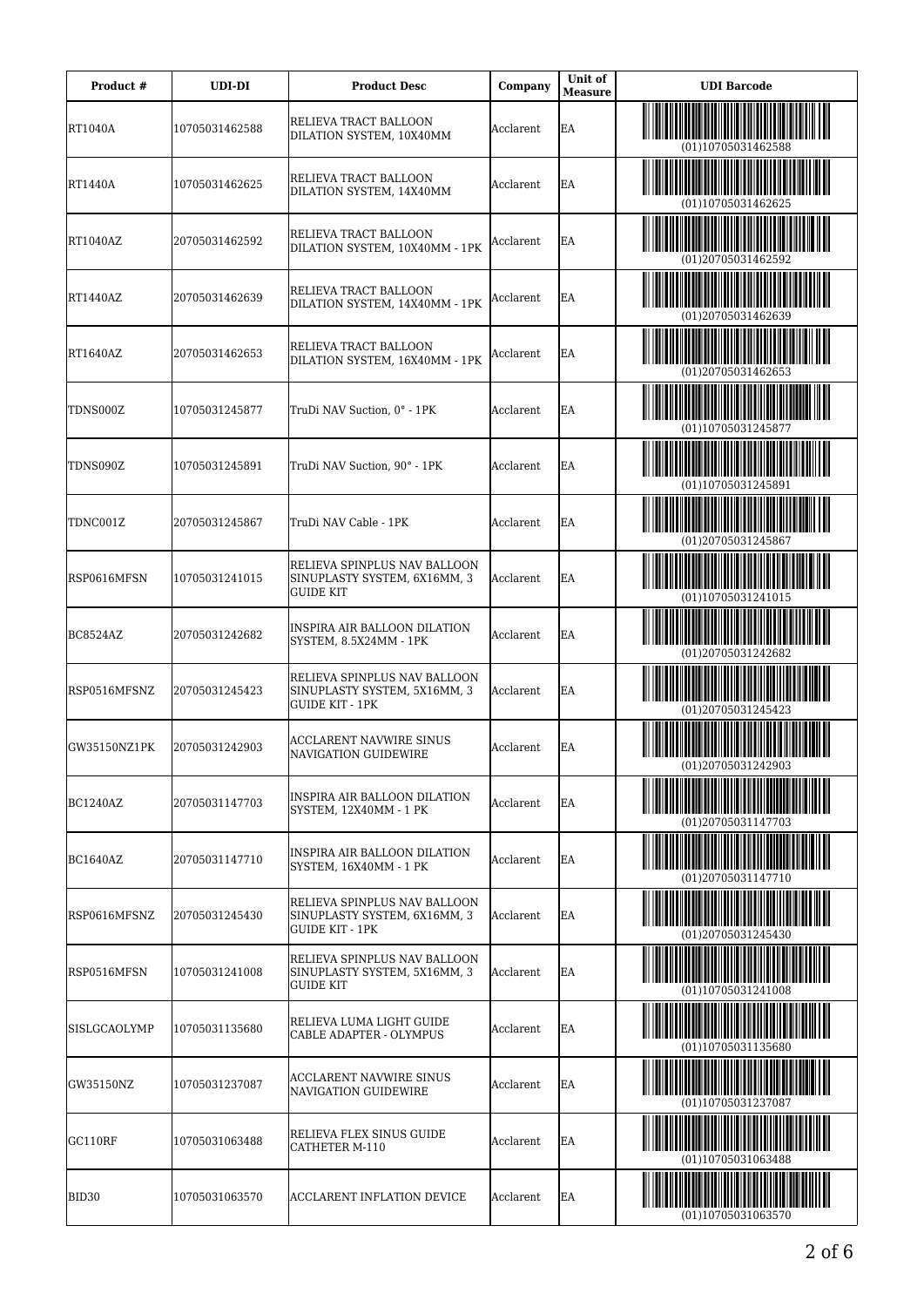| Product #       | UDI-DI         | <b>Product Desc</b>                                                                      | Company   | Unit of<br><b>Measure</b> | <b>UDI</b> Barcode                                 |
|-----------------|----------------|------------------------------------------------------------------------------------------|-----------|---------------------------|----------------------------------------------------|
| <b>BC0524A</b>  | 10705031131996 | INSPIRA AIR BALLOON DILATION<br>SYSTEM 5x24                                              | Acclarent | EA                        | (01)10705031131996                                 |
| <b>SIS100B</b>  | 10705031135635 | RELIEVA LUMA SENTRY SINUS<br><b>ILLUMINATION SYSTEM</b>                                  | Acclarent | EA                        | (01)10705031135635                                 |
| <b>BC1240A</b>  | 10705031147737 | INSPIRA AIR BALLOON DILATION<br>SYSTEM 12x40                                             | Acclarent | EA                        | (01)10705031147737                                 |
| BC1640A         | 10705031147744 | INSPIRA AIR BALLOON DILATION<br>SYSTEM 16x40                                             | Acclarent | EA                        | (01)10705031147744                                 |
| RS0616F         | 10705031200555 | RELIEVA SPIN BALLOON<br>SINUPLASTY SYSTEM, 6x16 F-70<br>GUIDE KIT                        | Acclarent | EA                        | (01)10705031200555                                 |
| RSS0            | 10705031206021 | RELIEVA SPIN BALLOON<br>SINUPLASTY SYSTEM, S-0 SINUS<br><b>GUIDE CATHETER TIP</b>        | Acclarent | EA                        | (01)10705031206021                                 |
| <b>BC8524A</b>  | 10705031206052 | INSPIRA AIR BALLOON DILATION<br>SYSTEM 8.5x24                                            | Acclarent | EA                        | (01)10705031206052                                 |
| RS0616MFS       | 10705031230590 | RELIEVA SPIN BALLOON<br>SINUPLASTY SYSTEM, 6x16 3 GUIDE Acclarent<br>KIT                 |           | EΑ                        | (01)10705031230590                                 |
| <b>SEID</b>     | 10705031230866 | <b>ACCLARENT SE INFLATION DEVICE Acclarent</b>                                           |           | EΑ                        | (01)10705031230866                                 |
| EU061655        | 10705031230880 | ACCLARENT AERA EUSTACHIAN<br>TUBE BALLOON DILATION SYSTEM                                | Acclarent | EA                        | (01)10705031230880                                 |
| RSP0516M        | 10705031232877 | RELIEVA SPINPLUS BALLOON<br>SINUPLASTY SYSTEM, 5x16 M-110C Acclarent<br><b>GUIDE KIT</b> |           | EA                        | (01)10705031232877                                 |
| RSP0616F        | 10705031232914 | RELIEVA SPINPLUS BALLOON<br>SINUPLASTY SYSTEM, 6x16 F-70<br>GUIDE KIT                    | Acclarent | EΑ                        | (01)10705031232914                                 |
| <b>RSP0516</b>  | 10705031233034 | RELIEVA SPINPLUS BALLOON<br>SINUPLASTY SYSTEM, 5x16 NO<br>GUIDE KIT                      | Acclarent | EA                        | (01)10705031233034                                 |
| SCT0624MFS      | 10705031238039 | RELIEVA SCOUT MULTI-SINUS<br><b>DILATION SYSTEM</b>                                      | Acclarent | EA                        | <b>THEFT SERVICE SERVICE</b><br>(01)10705031238039 |
| BC0524AZ        | 20705031063089 | INSPIRA AIR BALLOON DILATION<br>SYSTEM 5x24, 1 PK                                        | Acclarent | EA                        | (01)20705031063089                                 |
| GC000RFZ        | 20705031063195 | RELIEVA FLEX SINUS GUIDE<br>CATHETER S-0, 1 PK                                           | Acclarent | EA                        | (01)20705031063195                                 |
| GC090RFZ        | 20705031063249 | RELIEVA FLEX SINUS GUIDE<br>CATHETER M-90, 1 PK                                          | Acclarent | EA                        | (01)20705031063249                                 |
| GC110RFZ        | 20705031063263 | RELIEVA FLEX SINUS GUIDE<br>CATHETER M-110, 1 PK                                         | Acclarent | EA                        | <b>              </b>   <br>(01)20705031063263     |
| SDKKLPZ         | 20705031131962 | RELIEVA SIDEKICK SINUS GUIDE<br>HANDLE LOW PROFILE, 1 PK                                 | Acclarent | EA                        | (01)20705031131962                                 |
| <b>SIS100BZ</b> | 20705031135649 | RELIEVA LUMA SENTRY SINUS<br>ILLUMINATION SYSTEM, 1 PK                                   | Acclarent | EA                        | (01)20705031135649                                 |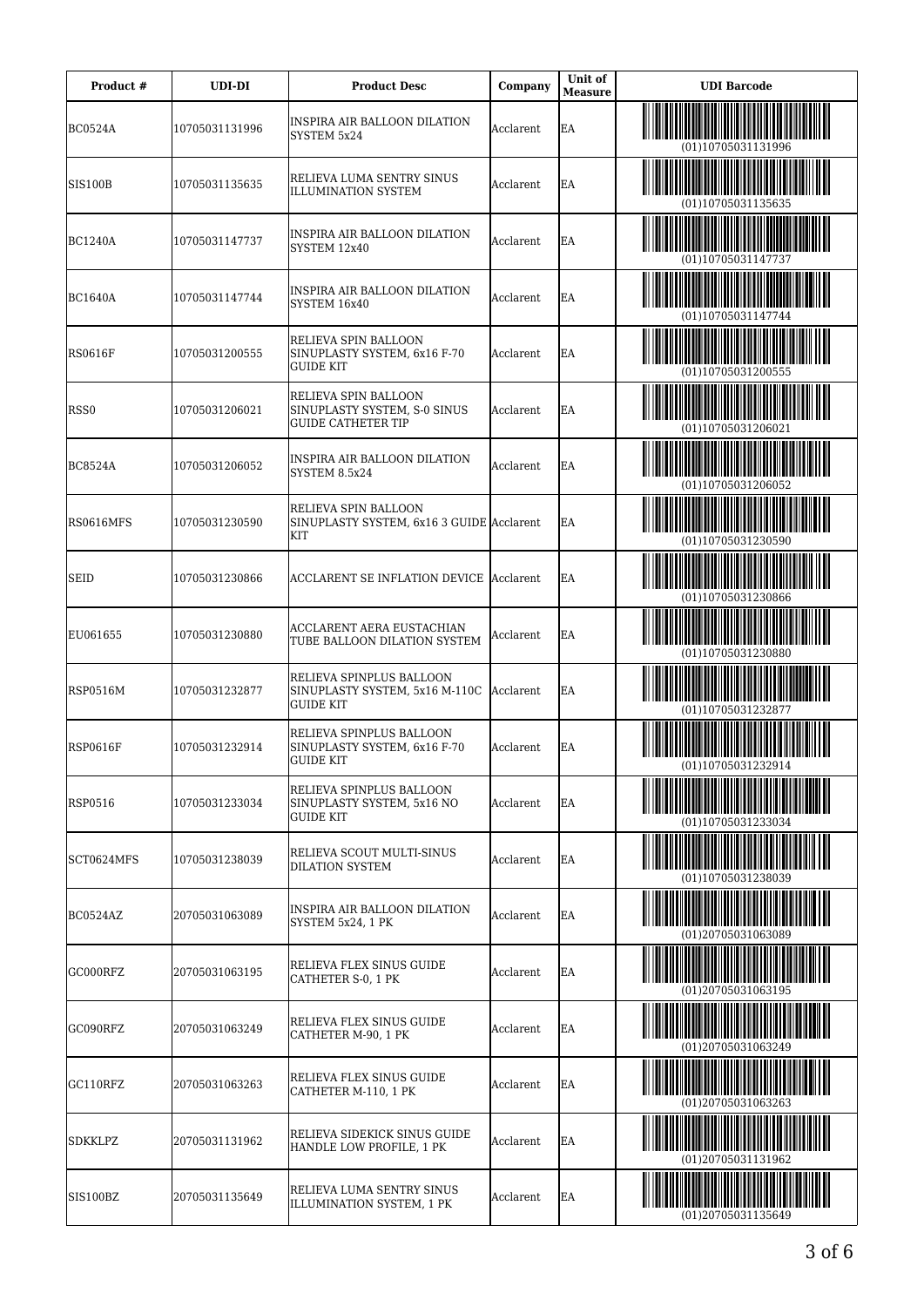| Product #          | <b>UDI-DI</b>  | <b>Product Desc</b>                                                                  | Company          | Unit of<br><b>Measure</b> | <b>UDI</b> Barcode |
|--------------------|----------------|--------------------------------------------------------------------------------------|------------------|---------------------------|--------------------|
| lRV02Z             | 20705031205885 | RELIEVA VORTEX 2 SINUS<br>IRRIGATION CATHETER, 1 PK                                  | Acclarent        | EA                        | (01)20705031205885 |
| RSM110CZ           | 20705031227580 | RELIEVA SPIN BALLOON<br>SINUPLASTY SYSTEM, M-110C<br>SINUS GUIDE CATHETER TIP, 1 PK  | Acclarent        | EA                        | (01)20705031227580 |
| RS0516MFSZ         | 20705031230566 | RELIEVA SPIN BALLOON<br>SINUPLASTY SYSTEM, 5x16 3 GUIDE Acclarent<br>KIT, 1 PK       |                  | EA                        | (01)20705031230566 |
| RS0616MFSZ         | 20705031230580 | RELIEVA SPIN BALLOON<br>SINUPLASTY SYSTEM, 6x16 3 GUIDE Acclarent<br>KIT, 1 PK       |                  | EA                        | (01)20705031230580 |
| EU061655Z          | 20705031230870 | ACCLARENT AERA EUSTACHIAN<br>TUBE BALLOON DILATION SYSTEM, Acclarent<br>1 PK         |                  | EΑ                        | (01)20705031230870 |
| RSP0616MFSZ        | 20705031232812 | RELIEVA SPINPLUS BALLOON<br>SINUPLASTY SYSTEM, 6x16 3 GUIDE Acclarent<br>KIT, 1 PK   |                  | EA                        | (01)20705031232812 |
| IRSP0516FZ         | 20705031232843 | RELIEVA SPINPLUS BALLOON<br>SINUPLASTY SYSTEM, 5x16 F-70<br>GUIDE KIT, 1 PK          | Acclarent        | EA                        | (01)20705031232843 |
| RSP0516MZ          | 20705031232867 | RELIEVA SPINPLUS BALLOON<br>SINUPLASTY SYSTEM, 5x16 M-110C<br><b>GUIDE KIT, 1 PK</b> | <b>Acclarent</b> | EA                        | (01)20705031232867 |
| RSP0616Z           | 20705031233062 | RELIEVA SPINPLUS BALLOON<br>SINUPLASTY SYSTEM, 6x16 NO<br><b>GUIDE KIT, 1 PK</b>     | Acclarent        | EA                        | (01)20705031233062 |
| BC1040A            | 10705031063297 | INSPIRA AIR BALLOON DILATION<br>SYSTEM 10x40                                         | Acclarent        | EA                        | (01)10705031063297 |
| BC1440A            | 10705031063310 | INSPIRA AIR BALLOON DILATION<br>SYSTEM 14x40                                         | Acclarent        | EΑ                        | (01)10705031063310 |
| GC070CRF           | 10705031063426 | RELIEVA FLEX SINUS GUIDE<br><b>CATHETER F-70C</b>                                    | Acclarent        | EA                        | (01)10705031063426 |
| SISLGCAACMI        | 10705031063341 | RELIEVA LUMA LIGHT GUIDE<br>CABLE ADAPTER - ACMI / STRYKER                           | Acclarent        | EΑ                        | (01)10705031063341 |
| <b>SISLGCAWOLF</b> | 10705031063358 | RELIEVA LUMA LIGHT GUIDE<br>CABLE ADAPTER - WOLF / DYONICS                           | Acclarent        | EΑ                        | (01)10705031063358 |
| SISLGCASTORZ       | 10705031205895 | RELIEVA LUMA LIGHT GUIDE<br>CABLE ADAPTER - STORZ                                    | Acclarent        | EΑ                        | (01)10705031205895 |
| BC0516RUN          | 10705031238701 | RELIEVA ULTIRRA NAV SINUS<br>BALLOON CATHETER, 5x16MM                                | Acclarent        | EΑ                        | (01)10705031238701 |
| SISLGC208          | 20705031135670 | RELIEVA LUMA LIGHT GUIDE<br>CABLE 2                                                  | Acclarent        | EΑ                        | (01)20705031135670 |
| <b>RSP0616M</b>    | 10705031232938 | RELIEVA SPINPLUS BALLOON<br>SINUPLASTY SYSTEM, 6x16 M-110C<br><b>GUIDE KIT</b>       | Acclarent        | EΑ                        | (01)10705031232938 |
| <b>RSP0616</b>     | 10705031233058 | RELIEVA SPINPLUS BALLOON<br>SINUPLASTY SYSTEM, 6x16 NO<br><b>GUIDE KIT</b>           | Acclarent        | EA                        | (01)10705031233058 |
| BC0724AZ           | 20705031063126 | INSPIRA AIR BALLOON DILATION<br>SYSTEM 7x24, 1 PK                                    | Acclarent        | EA                        | (01)20705031063126 |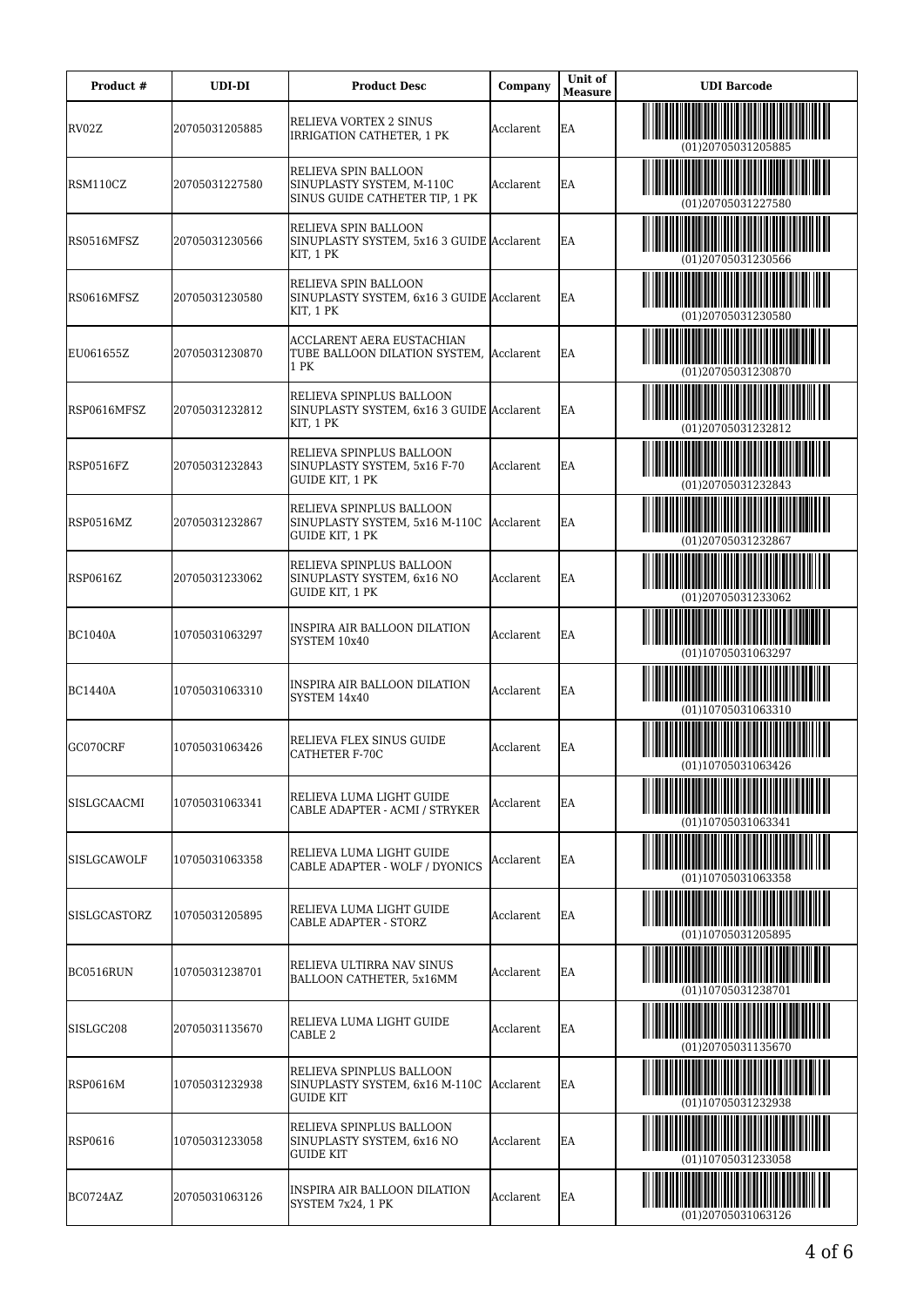| Product #       | <b>UDI-DI</b>  | <b>Product Desc</b>                                                                          | Company   | Unit of<br><b>Measure</b> | <b>UDI</b> Barcode |
|-----------------|----------------|----------------------------------------------------------------------------------------------|-----------|---------------------------|--------------------|
| BC1040AZ        | 20705031063157 | INSPIRA AIR BALLOON DILATION<br>SYSTEM 10x40, 1 PK                                           | Acclarent | EA                        | (01)20705031063157 |
| BC1440AZ        | 20705031063171 | INSPIRA AIR BALLOON DILATION<br>SYSTEM 14x40, 1 PK                                           | Acclarent | EA                        | (01)20705031063171 |
| GC070CRFZ       | 20705031063225 | RELIEVA FLEX SINUS GUIDE<br>CATHETER F-70C, 1 PK                                             | Acclarent | EA                        | (01)20705031063225 |
| RSF70Z          | 20705031200538 | RELIEVA SPIN BALLOON<br>SINUPLASTY SYSTEM, F-70 SINUS<br>GUIDE CATHETER TIP, 1 PK            | Acclarent | EA                        | (01)20705031200538 |
| RS0616FZ        | 20705031200545 | RELIEVA SPIN BALLOON<br>SINUPLASTY SYSTEM, 6x16 F-70<br>GUIDE KIT, 1 PK                      | Acclarent | EA                        | (01)20705031200545 |
| RS0616MZ        | 20705031200576 | RELIEVA SPIN BALLOON<br>SINUPLASTY SYSTEM, 6x16 M-110<br>GUIDE KIT, 1 PK                     | Acclarent | EA                        | (01)20705031200576 |
| <b>RSS0Z</b>    | 20705031206011 | RELIEVA SPIN BALLOON<br>SINUPLASTY SYSTEM, S-0 SINUS<br>GUIDE CATHETER TIP, 1 PK             | Acclarent | EA                        | (01)20705031206011 |
| RSM110Z         | 20705031206042 | RELIEVA SPIN BALLOON<br>SINUPLASTY SYSTEM, M-110 SINUS Acclarent<br>GUIDE CATHETER TIP, 1 PK |           | EΑ                        | (01)20705031206042 |
| RS0516MZ        | 20705031206325 | RELIEVA SPIN BALLOON<br>SINUPLASTY SYSTEM, 5x16 M-110C   Acclarent<br>GUIDE KIT, 1 PK        |           | EΑ                        | (01)20705031206325 |
| RS0516FZ        | 20705031206370 | RELIEVA SPIN BALLOON<br>SINUPLASTY SYSTEM, 5x16 F-70<br>GUIDE KIT, 1 PK                      | Acclarent | EA                        | (01)20705031206370 |
| RSP0516MFSZ     | 20705031232829 | RELIEVA SPINPLUS BALLOON<br>SINUPLASTY SYSTEM, 5x16 3 GUIDE Acclarent<br>KIT, 1 PK           |           | EA                        | (01)20705031232829 |
| RSP0616FZ       | 20705031232904 | RELIEVA SPINPLUS BALLOON<br>SINUPLASTY SYSTEM, 6x16 F-70<br>GUIDE KIT, 1 PK                  | Acclarent | EΑ                        | (01)20705031232904 |
| RSP0616MZ       | 20705031232928 | RELIEVA SPINPLUS BALLOON<br>SINUPLASTY SYSTEM, 6x16 M-110C<br>GUIDE KIT, 1 PK                | Acclarent | EA                        | (01)20705031232928 |
| <b>RSP0516Z</b> | 20705031233048 | RELIEVA SPINPLUS BALLOON<br>SINUPLASTY SYSTEM, 5x16 NO<br>GUIDE KIT, 1 PK                    | Acclarent | EA                        | (01)20705031233048 |
| SCT0624MFSZ     | 20705031237831 | RELIEVA SCOUT MULTI-SINUS<br>DILATION SYSTEM, 1 PK                                           | Acclarent | EA                        | (01)20705031237831 |
| GC000RF         | 10705031063372 | RELIEVA FLEX SINUS GUIDE<br><b>CATHETER S-0</b>                                              | Acclarent | EA                        | (01)10705031063372 |
| GC090RF         | 10705031063457 | RELIEVA FLEX SINUS GUIDE<br><b>CATHETER M-90</b>                                             | Acclarent | EA                        | (01)10705031063457 |
| SDKKLP          | 10705031063549 | RELIEVA SIDEKICK SINUS GUIDE<br>HANDLE LOW PROFILE                                           | Acclarent | EA                        | (01)10705031063549 |
| <b>BC0724A</b>  | 10705031132061 | INSPIRA AIR BALLOON DILATION<br>SYSTEM 7x24                                                  | Acclarent | EA                        | (01)10705031132061 |
| <b>CYE002</b>   | 10705031135659 | ACCLARENT CYCLOPS MULTI-<br>ANGLE ENDOSCOPE                                                  | Acclarent | EA                        | (01)10705031135659 |